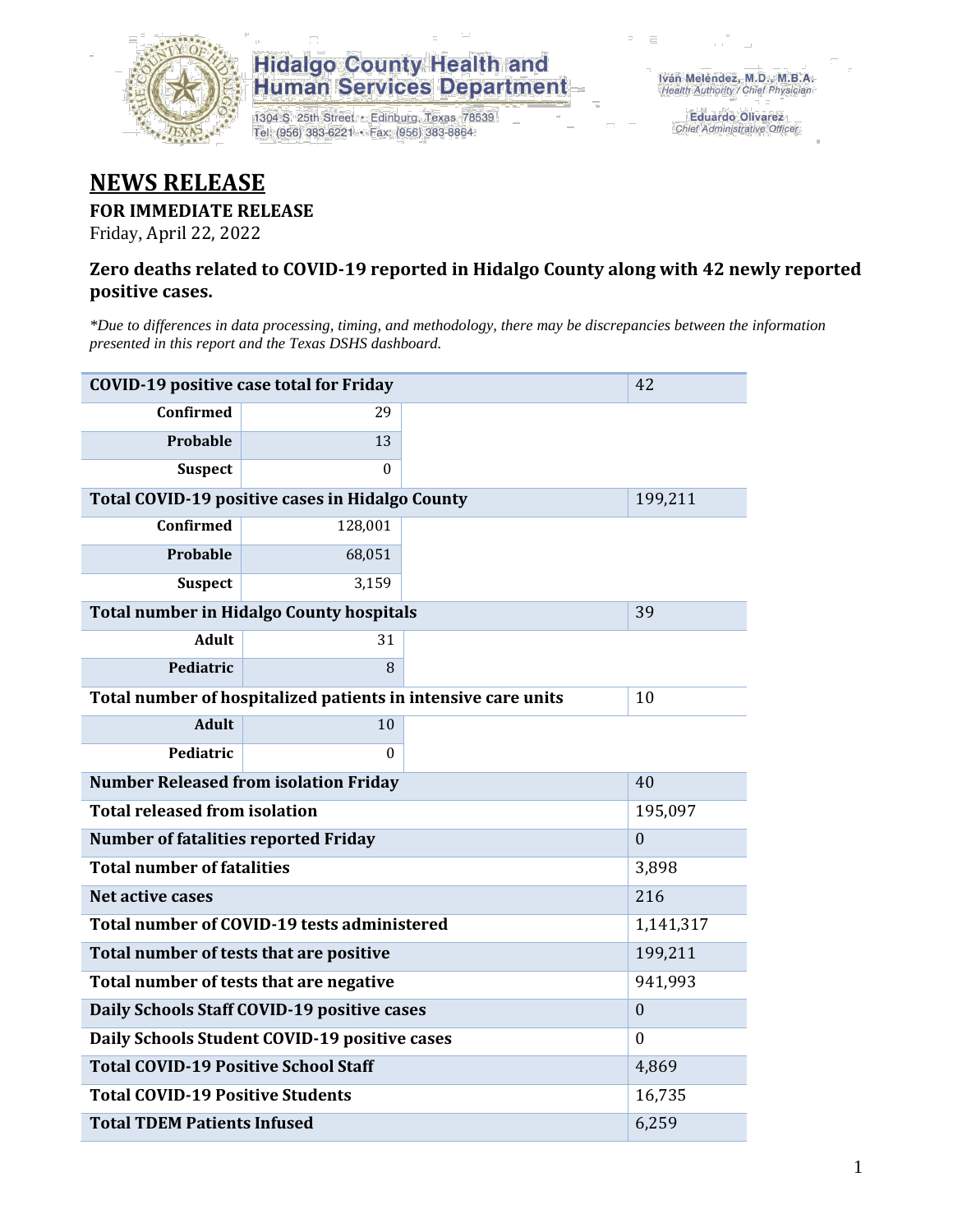

### **Hidalgo County Health and Human Services Department**

1304 S. 25th Street · Edinburg, Texas 78539 Tel: (956) 383-6221 · Fax: (956) 383-8864

Iván Meléndez, M.D., M.B.A. Health Authority / Chief Physician

> **Eduardo Olivarez** Chief Administrative Officer

*Hidalgo County uses the case status definition provided by the Texas Department of State Health Service's 2020 Epi Case Criteria Guide revised November 2020.*

- *1. Confirmed: A person who has tested positive through a molecular or PCR (oral or nasal swabs) test that looks for the presence of the virus's genetic material.*
- *2. Probable: A person who meets presumptive laboratory evidence through detection of COVID-19 by antigen test in a respiratory specimen.*
- *3. Suspect: A person who meets supported laboratory evidence through detection of specific antibodies in serum, plasma, whole body, and no prior history of being confirmed or probable case.*

*For more information of case status definition for COVID-19, please refer to:*

<https://www.dshs.state.tx.us/IDCU/investigation/epi-case-criteria-guide/2020-Epi-Case-Criteria-Guide.pdf>

| <b>Age Range</b> | <b>Number of Cases</b> |  |  |  |
|------------------|------------------------|--|--|--|
| $0 - 11$         | 4                      |  |  |  |
| $12 - 19$        | 0                      |  |  |  |
| 20 <sub>s</sub>  | 3                      |  |  |  |
| 30 <sub>s</sub>  | 10                     |  |  |  |
| 40s              | 9                      |  |  |  |
| 50s              | 8                      |  |  |  |
| 60s              | 4                      |  |  |  |
| $70+$            | 4                      |  |  |  |
| Total:           | 42                     |  |  |  |

Case Breakdown by Age Group: